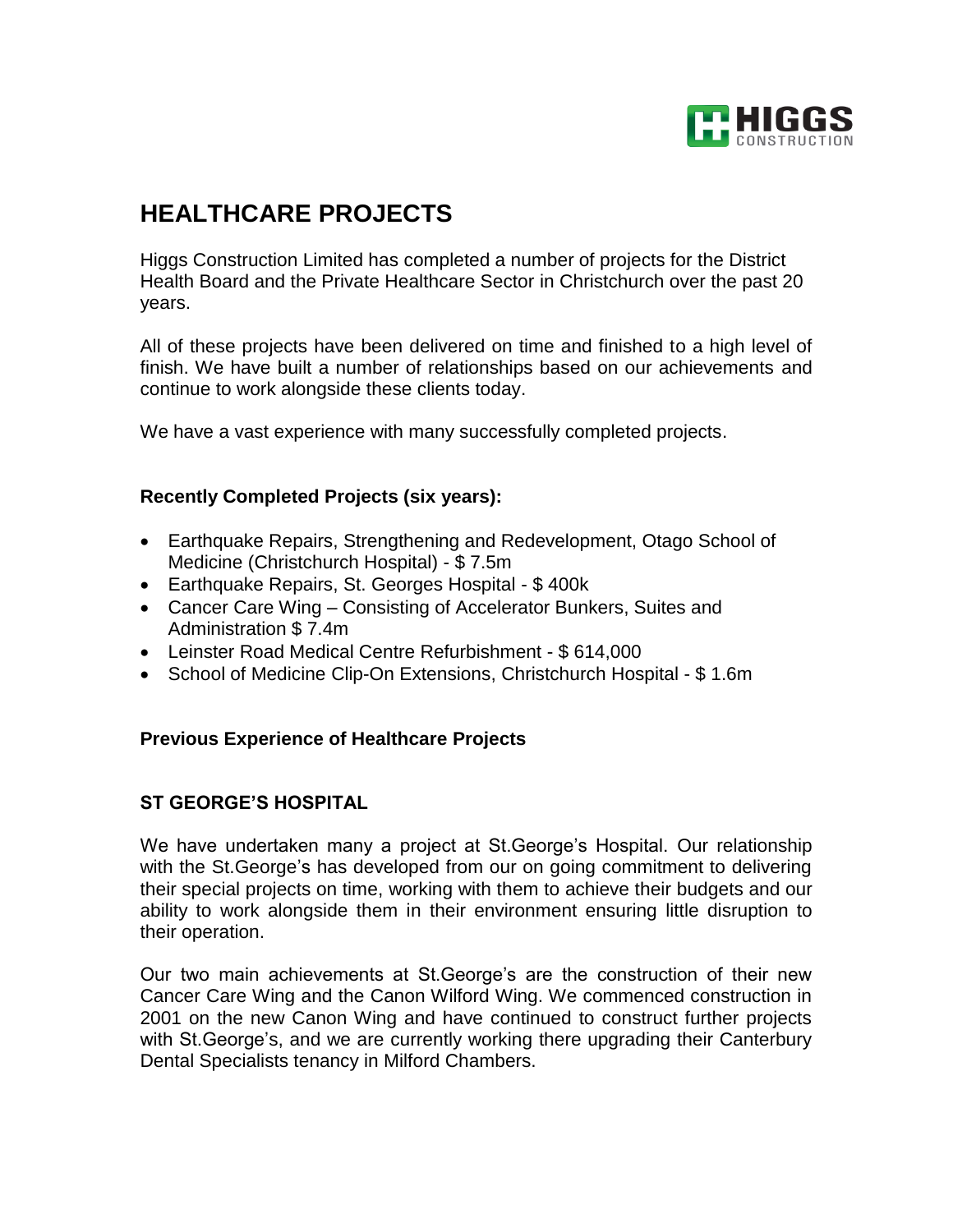Below is an outline of the major projects we constructed.

- Cancer Care Wing Consisting of Accelerator Bunkers, Suites and Administration \$ 7.4m
- Southern Eye Fitout & Refurfishment \$327,000.00
- Heritage Building & Birthing Units Alterations \$ 319,000.00
- Canon Wilford Wing Consisting of Theatres, New Wards, Administration and underground Carpark Facilities \$12m.
- Following the construction of the Canon Wilford Wing we constructed a further \$ 8m worth of projects on a negotiated basis. Some of these projects were:
	- ICU / Cath Lab
	- Radiology Building
	- George Seymor Wing
	- Charlotte Jane Wing
	- Theatres 1 and 2 Refurbishment
	- Recovery Building

## **CANTERBURY DISTRICT HEALTH BOARD**

We have undertaken numerous maintenance and minor alteration works at the Christchurch Hospital and surrounding Hospitals for the CDHB. We believe we have shown our commitment to deliver these projects on time and our ability to work alongside the staff and patients in their environment ensuring little disruption to their operation.

Below is a list of the larger projects we have completed for the Christchurch Public Hospital:

- Construction of the Cardiothoracic Intensive Care Unit \$ 2m.
- Construction of CAA Clinical Services Building and the fitout \$ 3m.
- MRI / CT Fitout \$ 2m.
- Gastroenterology and Respiratory Departments upgrade \$ 2m.
- Paediatrics upgrade \$ 2m.
- School of Medicine Extension for the University of Otago \$1.6m
- Complete refurbishment of the Emergency Department (while still in operation).
- Complete refurbishment of the Intensive Care Unit (while still in operation).